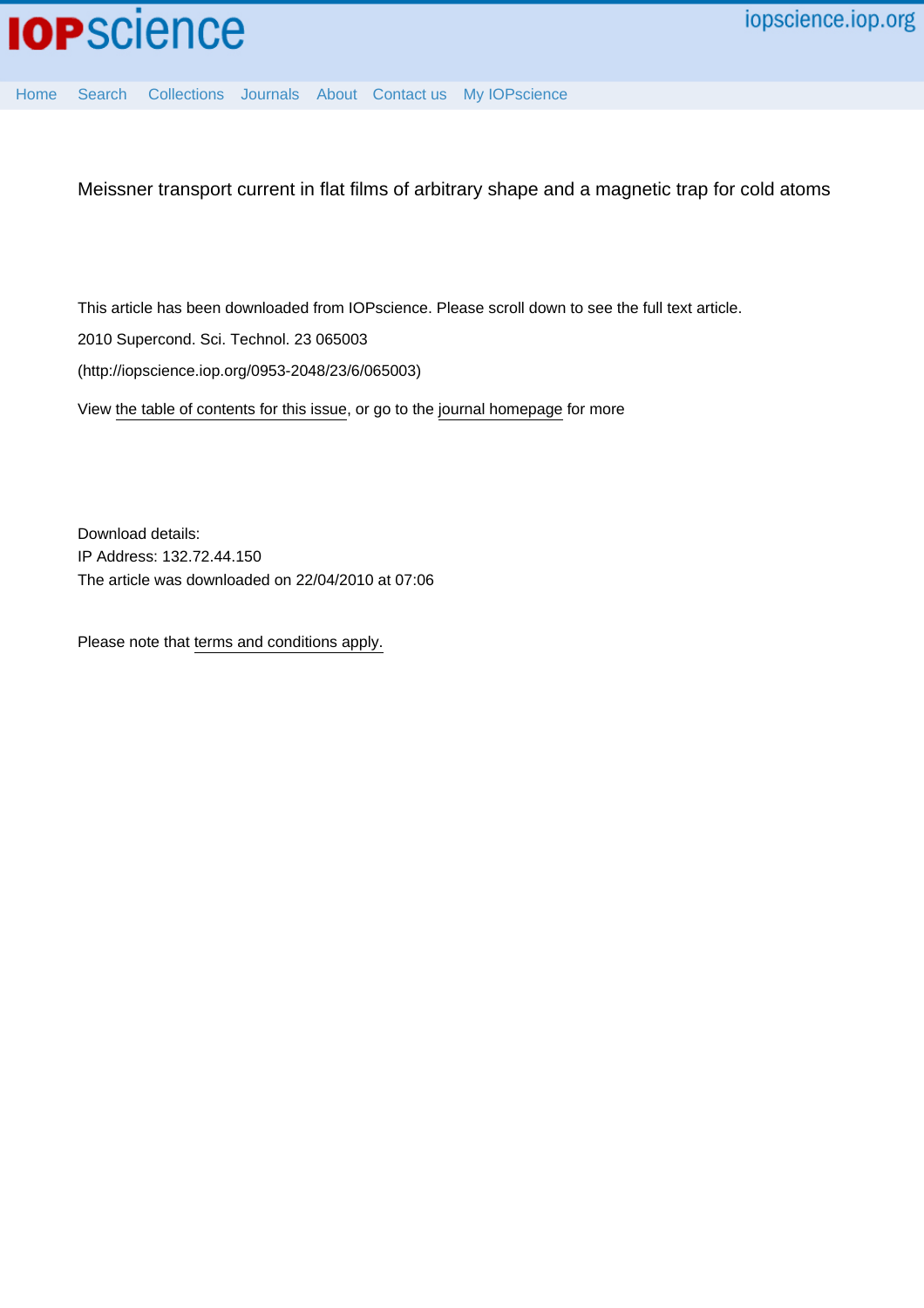# Meissner transport current in flat films of arbitrary shape and a magnetic trap for cold atoms

Vladimir Sokolovsky<sup>1</sup>, Leonid Prigozhin<sup>2</sup> and Valery Dikovsky<sup>1</sup>

<sup>1</sup> Physics Department, Ben-Gurion University of the Negev, Beer-Sheva, 84105, Israel <sup>2</sup> Department of Solar Energy and Environmental Physics, Blaustein Institutes for Desert Research, Ben-Gurion University of the Negev, Sede Boqer Campus, 84990, Israel

E-mail: [sokolovv@bgu.ac.il,](mailto:sokolovv@bgu.ac.il) [leonid@bgu.ac.il](mailto:leonid@bgu.ac.il) and [dikovsky@bgu.ac.il](mailto:dikovsky@bgu.ac.il)

Received 21 January 2010 Published 21 April 2010 Online at [stacks.iop.org/SUST/23/065003](http://stacks.iop.org/SUST/23/065003)

#### Abstract

The use of superconducting films in the Meissner state reduces the level of noise in micro- and nanochips. Here we present a numerical scheme for computing the Meissner transport current distribution in superconducting films of arbitrary shape, including multiply connected films. The scheme is used for simulating a 3D magnetic trap for cold atoms. Our algorithm is easily generalized for computing the Meissner–London distribution of transport current.

(Some figures in this article are in colour only in the electronic version)

## 1. Introduction

Superconducting thin films are used in fault current limiters, superconducting quantum interference devices (SQUIDs), bolometers, A/D and D/A converters, etc (see [\[1\]](#page-6-0) and the references therein). Recently, much interest has been attracted to the development of atom chips [\[2–9\]](#page-6-1) in which thin superconducting films generate magnetic field traps for cold atoms, e.g. 87Rb at micro-kelvin temperatures [\[10,](#page-6-2) [11\]](#page-7-0). Such chips are regarded a powerful tool for generating Bose– Einstein condensates and subsequent coherent manipulation of the quantum state of trapped atoms. Atomic interferometry and quantum gate implementation are potentially important applications of the atomic traps; the traps also enable researchers to carry out fundamental studies of atom– surface interactions, e.g. the Casimir–Polder force and spin decoherence of atoms near dielectric bodies, to probe local irregularities of magnetic and electric fields near conductive films using trapped atoms, etc (see  $[2-11]$  and the references therein).

An advantage of using superconductors is in the huge reduction of noise: according to estimates [\[5\]](#page-6-3), the noise in an atom chip based on superconducting wires or films in the mixed state is about two orders lower than if the wires are in the normal state  $[12]$ . The remaining noise is then produced mainly by vortex motion in a superconductor and, as was shown experimentally, keeping the superconductor in the vortex-less Meissner state leads to a further two orders of magnitude decrease of noise [\[13–15\]](#page-7-2).

Magnetic fields, generated in such micro- and nanodevices, are determined by the current distribution in superconducting films. Analytically, the distribution of screening current was found (both for the Meissner and mixed states) only for simple film geometries, like an infinitely long strip, disc or ring [\[16–18\]](#page-7-3). For films of arbitrary shape several numerical algorithms have been proposed for the mixed state (see, e.g., [\[19,](#page-7-4) [20\]](#page-7-5)) and also for the Meissner state [\[21\]](#page-7-6). The films in these works were assumed isolated and only the eddy currents induced by external magnetic field variations have been simulated; the only exception is the analytical solution for transport current in a straight infinitely long strip [\[16,](#page-7-3) [17\]](#page-7-7). Approximately, under the assumption that the field induced by the current leads can be neglected, the transport current has also been accounted for in [\[22,](#page-7-8) [23\]](#page-7-9). However, no general numerical algorithm for thin film problems with transport current, typical of many superconductivity experiments and applications, has been proposed yet even for films in the ideal Meissner state considered in our work.

An outline of this paper is as follows. We describe the mathematical model (section [2\)](#page-2-0) and the finite element approximation employed (section [3\)](#page-3-0), present numerical examples (section [4\)](#page-4-0) and, finally, simulate the magnetic field in a magnetic trap built upon a Z-shaped superconducting film (section [5\)](#page-4-1).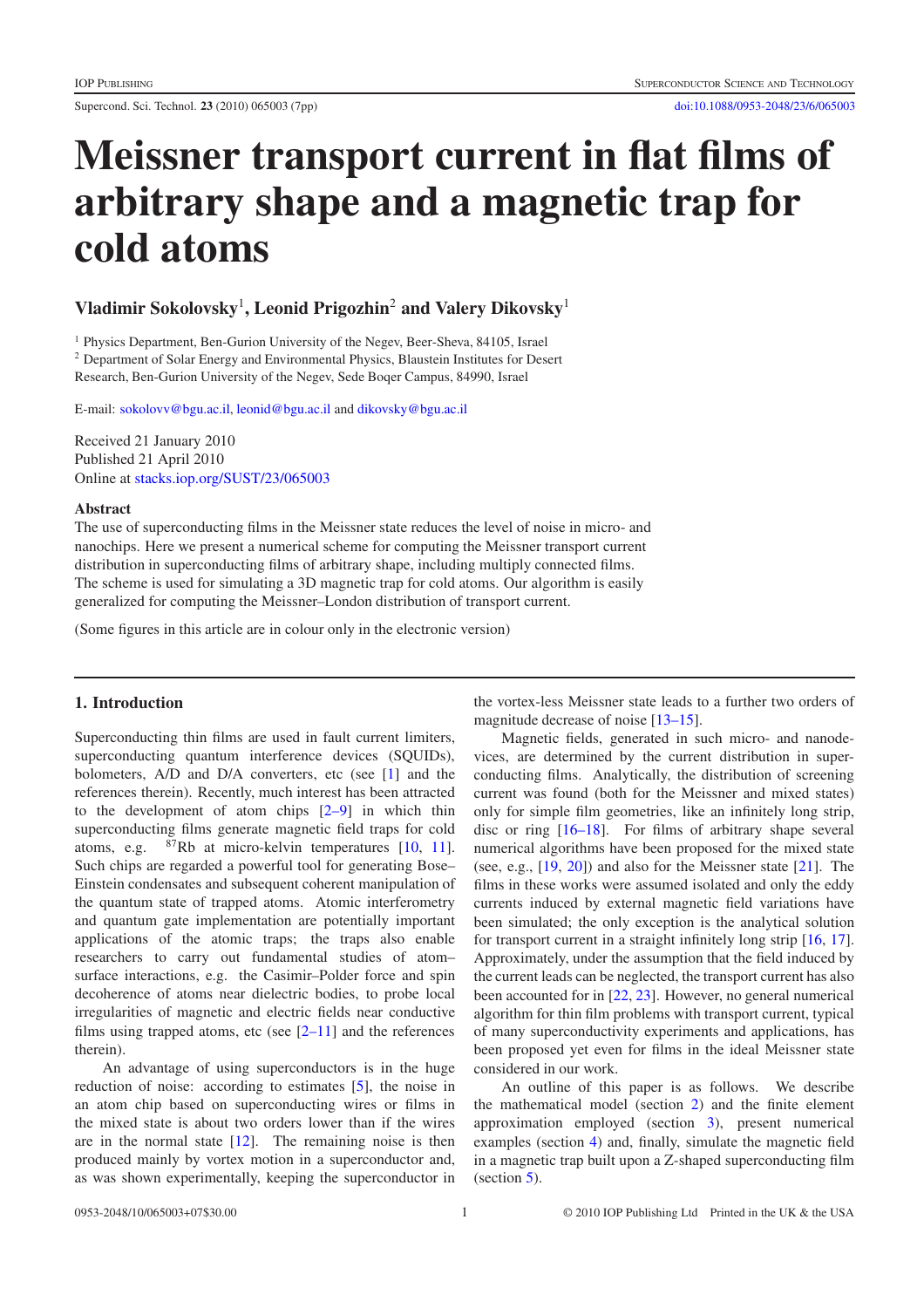<span id="page-2-1"></span>

<span id="page-2-0"></span>Figure 1. Thin film and two semi-infinite strip leads providing the transport current *I*. Numerically calculated current density in the film is matched to the analytically known distribution of current in the distant parts of the leads (dashed lines).

## 2. Mathematical model

Let a given transport current *I* be supplied to a superconducting film of arbitrary shape via two semi-infinite superconducting strip leads, see figure [1.](#page-2-1) We assume the film and strip thickness, *d*, is small compared to the width of each strip and to the characteristic size of the film midsection, lying in the plane  $z =$ 0. Hence, see [\[17\]](#page-7-7), we can replace the real current distribution *j* by distribution of the sheet current  $\vec{J}(x) = \int_{-d/2}^{d/2} \vec{j}(x, z) dz$ , where  $x = (x_1, x_2)$ . The superconductors are supposed to be in the ideal Meissner state, which means the magnetic field is completely expelled from their interior.

Our further assumptions are that, at least sufficiently far from the film, (i) these strips are also far from each other and (ii) at  $z = 0$ , the normal-to-strip component of the known applied external field is close to uniform:  $H_{ext,z}(x) \approx H_0$ . Hence, far from the film, the Meissner distribution of current in these strips is close to the analytical solution  $[16]$ : the current has only one component (along the strip) and is determined as

<span id="page-2-3"></span>
$$
J_{\eta}(\zeta) = \frac{I/\pi - 2\zeta H_0}{\sqrt{w^2 - \zeta^2}},
$$
 (1)

where the axes  $\zeta$ ,  $\eta$  are across and along the strip, respectively (figure [1\)](#page-2-1), and  $w$  is half of the strip width. This allows us to limit our consideration only to a finite 2D domain  $\Omega$  which contains the film and a sufficiently long part of each strip. The magnetic fields  $H_{e1,z}(x)$  and  $H_{e2,z}(x)$  produced in domain  $\Omega$ by the two cutoff semi-infinite strips (dashed lines in figure [1\)](#page-2-1) are calculated and added to the given external field:

$$
H_{\rm e}=H_{\rm ext,z}+H_{\rm e1,z}+H_{\rm e2,z}.
$$

<span id="page-2-2"></span>Using the Biot–Savart law we obtain the following presentation for the field of the semi-infinite strip  $[-w, w] \times$  $(-\infty, 0]$  in strip-related coordinates  $(\zeta, \eta)$ :

$$
H_{\text{ei},z}(\zeta,\eta) = \frac{1}{4\pi} \int_{-\omega}^{\omega} \frac{J_{\eta}(\zeta')}{\zeta - \zeta'} \left[1 - \frac{\eta}{\sqrt{(\zeta - \zeta')^2 + \eta^2}}\right] d\zeta',
$$
  
  $i = 1, 2.$  (2)

Note that for any 
$$
\eta > 0
$$
 and  $\zeta'$  close to  $\zeta$  we have

$$
\frac{1}{\zeta - \zeta'} \left[ 1 - \frac{\eta}{\sqrt{(\zeta - \zeta')^2 + \eta^2}} \right] \approx \frac{\zeta - \zeta'}{2\eta^2}.
$$

Hence, the only singularity in [\(2\)](#page-2-2) is the integrable singularity of  $J_{\eta}(\zeta')$  at  $\zeta' = \pm w$ . The field  $H_{\text{ei},z}(\zeta, \eta)$  quickly decreases with the distance from the strip end and, at a distance of several strip widths, becomes negligibly small (figure  $2(a)$  $2(a)$ ).

For simplicity, we assume at first the domain  $\Omega$  is simply connected. The boundary  $\Gamma$  of domain  $\Omega$  contains the cuts of two strip contacts,  $a-b$  and  $a'-b'$ , where we set, using  $(1)$ , the normal component *J*<sub>n</sub> of sheet current density  $\vec{J}$  as  $J_n = -J_n$ and  $J_n = +J_n$ , respectively; on the rest of the boundary  $J_n = 0$ .

<span id="page-2-5"></span>At a point *x* on the plane  $z = 0$  the sheet current  $\vec{J}$  induces the magnetic field normal to this plane:

<span id="page-2-6"></span>
$$
H_i(x)\vec{e}_z = \frac{1}{4\pi} \int \int_{\Omega} \vec{\nabla} \left( \frac{1}{|x - x'|} \right) \times \vec{J}(x') \, dx', \quad (3)
$$

and, in the ideal Meissner state, everywhere in  $\Omega$ :

<span id="page-2-4"></span>
$$
H_{\rm e} + H_i = 0. \tag{4}
$$

Since current density satisfies  $\vec{\nabla} \cdot \vec{J} = 0$  in  $\Omega$ , it is possible to introduce a stream function *g* such that

$$
\vec{J} = \vec{\nabla} \times g \qquad \text{in } \Omega \tag{5}
$$

<span id="page-2-7"></span>and, thereby,  $\partial_{\tau} g = J_n$  on  $\Gamma$ . Here  $\vec{\nabla} \cdot \vec{V} = \partial V_1 / \partial x_1 + \partial V_2 / \partial x_2$ and  $\vec{\nabla} \times f = (\partial f / \partial x_2, -\partial f / \partial x_1)$  are the usual 2D divergence and curl operators, respectively, and  $\tau$  is the counter-clockwise length parameterization of  $\Gamma$ . The boundary condition makes sense because  $\oint_{\Gamma} J_n d\tau = 0$ ; see [\[22,](#page-7-8) [23\]](#page-7-9) for a discussion on the properties of the stream function. Substituting  $(5)$  into  $(3)$ , we can rewrite [\(4\)](#page-2-6) as the following integral equation for the stream function:

$$
H_e(x) - \frac{1}{4\pi} \int \int_{\Omega} \vec{\nabla'} g(x') \cdot \vec{\nabla} \left( \frac{1}{|x - x'|} \right) dx' = 0
$$
  
in  $\Omega$ . (6)

Equation [\(6\)](#page-2-7) and the boundary condition  $\partial_{\tau} g = J_n$  determine the stream function up to an additive constant. To fix this constant, let us set  $g(x^0) = 0$  at some point  $x^0$  on  $\Gamma$ , define  $\Psi(x) = \int_{\Gamma(x^0, x)} J_n d\tau$  for any *x* on  $\Gamma$  and rewrite the boundary condition as

<span id="page-2-8"></span>
$$
g|_{\Gamma} = \Psi. \tag{7}
$$

Below we set  $g = 0$  on the part a–a' of the boundary  $\Gamma$ , hence  $g = I$  on the part b–b', and, integrating  $J_{\eta}$  in  $\zeta$ , obtain values of  $g$  also on the parts a-b and  $a'$ -b' of  $\Gamma$ .

The ideal Meissner state model is inappropriate if the film thickness  $d$  is less than the London penetration depth  $\lambda$ . In such a case equation [\(4\)](#page-2-6) should be replaced by the equation  $H<sub>e</sub>$  +  $H_i = -\Lambda (\vec{\nabla} \times \vec{J})_z = \Lambda \nabla^2 g$ , where  $\Lambda = \lambda^2/d$  (see [\[22,](#page-7-8) [23\]](#page-7-9)). Although in this paper we limit our consideration to the ideal Meissner case  $\Lambda = 0$ , taking the Laplacian term into account in equation [\(6\)](#page-2-7) is straightforward and would involve only a minor modification of our numerical algorithm.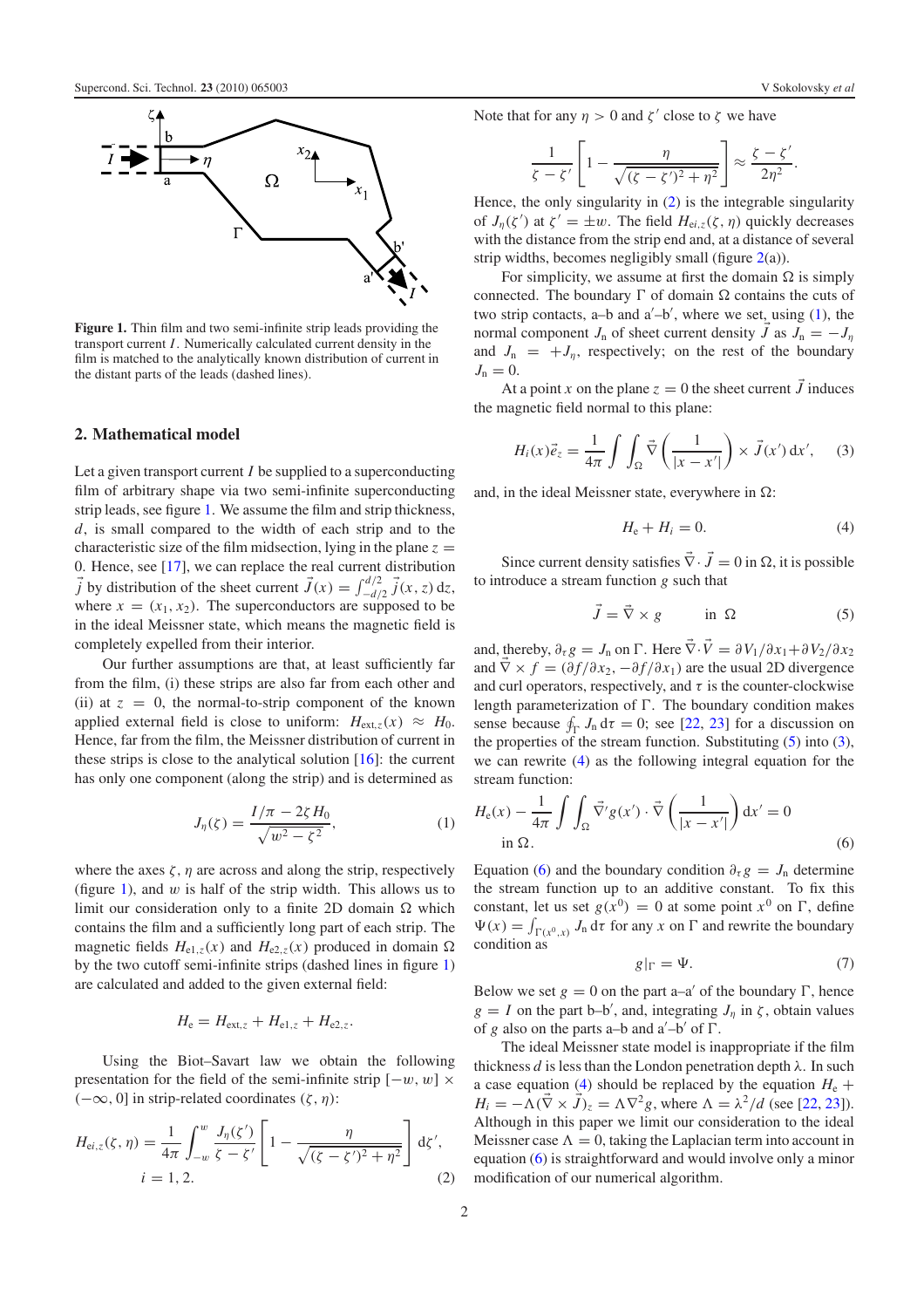<span id="page-3-1"></span>

**Figure 2.** (a) Magnetic field  $H_{e1,z}(\zeta, \eta)$  induced by the Meissner transport current in half of an infinite strip; the solid line and the arrow indicate strip position and current direction, respectively. (b) Sheet current density, accuracy test: the numerical solution (black dots) obtained for the domain  $\Omega = [-5w, 5w] \times [-w, w]$  cut out of an infinite strip and the analytical one (red line); the finite element mesh is refined near the domain boundary.

We note also that the analytical solution  $(1)$ , describing the current density in strips far away from the film, can be replaced by any other known distribution, e.g. if the strips are close to each other, so their inter-influence is significant.

<span id="page-3-2"></span>The formulation  $(6)$  and  $(7)$  should be modified also if the film contains several holes  $\Omega_k$ ,  $k = 1, \ldots, K$ . We are still able to use the stream function satisfying [\(6\)](#page-2-7) and also the condition  $(7)$  on the *outer* domain boundary  $\Gamma$ , which is the boundary of  $\Omega \bigcup (\bigcup_{k=1}^K \overline{\Omega}_k)$ . On the boundary  $\Gamma_k$  of each hole  $\Omega_k$  (the *inner* boundaries of  $\Omega$ ) the normal component of current density,  $J_n$ , is zero, so the stream function should be constant:

$$
g|_{\Gamma_k} = c_k, \qquad k = 1, \dots, K. \tag{8}
$$

By the Faraday law

$$
\oint_{\Gamma_k} \vec{E} \cdot d\vec{\tau}_k = -\frac{d}{dt} \int \int_{\Omega_k} (H_e + H_i) dx
$$

<span id="page-3-4"></span>and, since the tangential component of the electric field on the boundary of a superconductor is zero, the integral  $\int \int_{\Omega_i} (H_e + H_i) dx$  must be a time-independent constant. In our examples below we assume that, initially, the magnetic field is zero, so additional equations, needed to determine *K* constants  $c_k$  in [\(8\)](#page-3-2), can be written as

$$
\int \int_{\Omega_k} H_e \, dx - \frac{1}{4\pi} \int \int_{\Omega} \vec{\nabla}' g(x') \cdot \left( \int \int_{\Omega_k} \vec{\nabla} \left[ \frac{1}{|x - x'|} \right] dx \right) dx' = 0 \tag{9}
$$
\n
$$
\text{for } k = 1, \dots, K.
$$

<span id="page-3-0"></span>3. Finite element approximation

Let *T* be a partition of domain  $\Omega$  into triangular finite elements  $\sigma \in T$  and N be the set of nodes (element vertices). We seek an approximation to the stream function as a linear combination of piecewise linear basis functions,  $g(x) = \sum_{i \in N} g_i \varphi_i(x)$ , where  $\varphi$ <sub>*i*</sub> is continuous, linear on each finite element, equal to 1 at the node *i*, and zero at all other nodes. The set of nodes *N* can be presented as  $N^{\Omega} \bigcup N^{\Gamma} \bigcup (\bigcup_{k=1}^{K} N^{\Gamma_k})$ , where  $N^{\Omega}$  denotes the set of all nodes inside the domain  $\Omega$ ,  $N^{\Gamma}$  is the set of all nodes on the boundary  $\Gamma$  and  $N^{\Gamma_k}$  are the sets of nodes on the hole boundaries  $\Gamma_k$ . Multiplying equation [\(6\)](#page-2-7) by  $\varphi_j$ ,  $j \in N^{\Omega}$ , and integrating, we obtain linear algebraic equations:

<span id="page-3-3"></span>
$$
\int \int_{\Omega} H_{e} \varphi_{j} dx - \frac{1}{4\pi} \sum_{i \in N} g_{i} \int \int_{\Omega} \int \int_{\Omega} \vec{\nabla}^{\prime} \varphi_{i}(x^{\prime})
$$

$$
\cdot \vec{\nabla} \left( \frac{1}{|x - x^{\prime}|} \right) \varphi_{j}(x) dx dx^{\prime} = 0, \qquad j \in N^{\Omega}.
$$

Since  $\varphi_i$  is zero on the boundary of  $\Omega$ , making use of the Green formula yields

$$
b_j + \sum_{i \in N} A_{ji} g_i = 0, \qquad j \in N^{\Omega}, \tag{10}
$$

where  $b_j = \int \int_{\Omega} H_e \varphi_j \, dx$  and  $A_{ij} = \frac{1}{4\pi} \int \int_{\Omega} \int \int_{\Omega}$  $\frac{\vec{\nabla}'\varphi_i(x')\cdot \vec{\nabla}\varphi_j(x)}{|x-x'|}$  $dx dx'$ .

Note that by [\(7\)](#page-2-8)  $g_i$  is known for every  $i \in N^{\Gamma}$ . Furthermore, by [\(8\)](#page-3-2), for each  $i \in N^{\Gamma_k}$ ,  $g_i$  is equal to the same unknown constant  $c_k$ . Taking this into account, we rewrite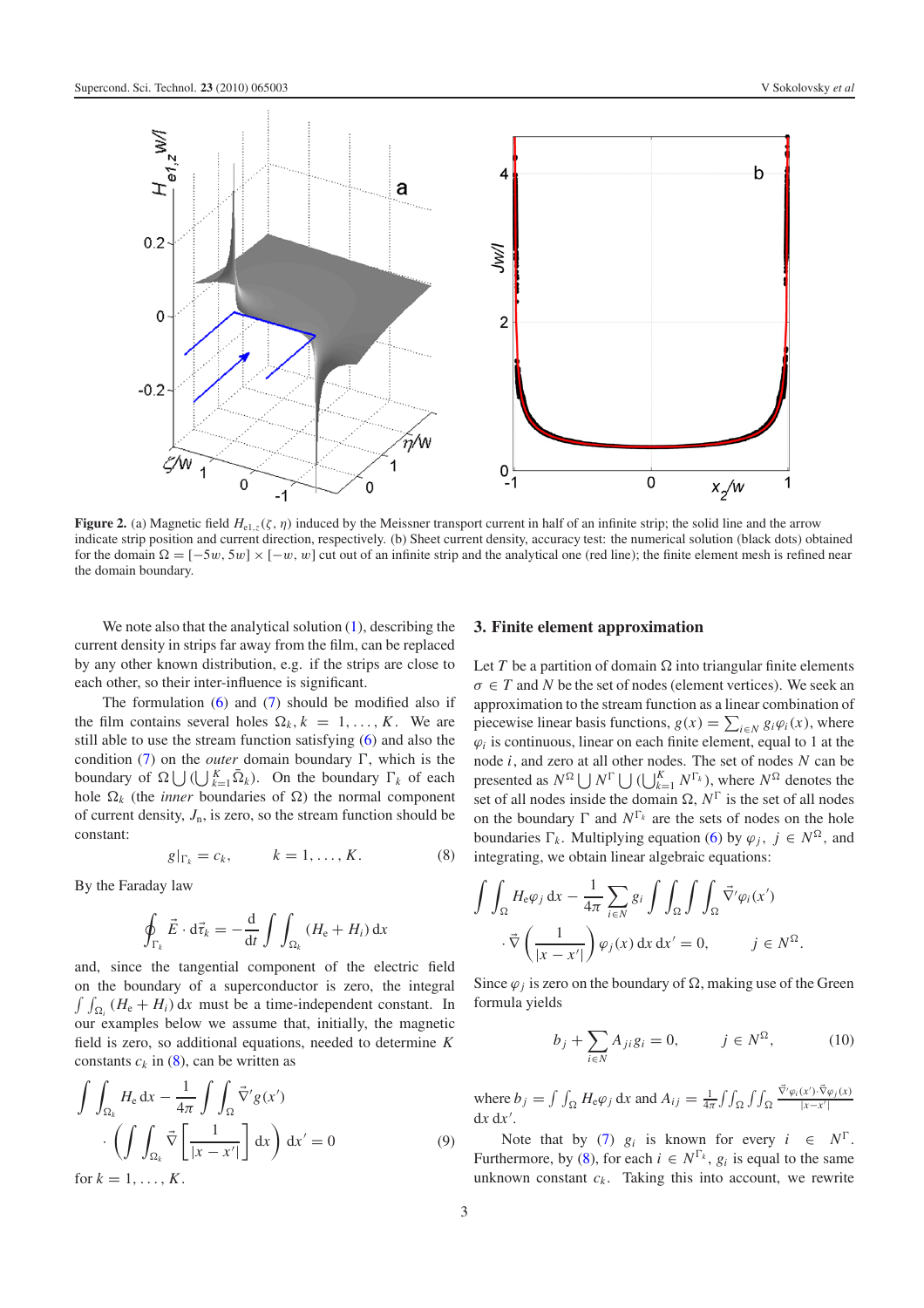<span id="page-4-4"></span>

<span id="page-4-2"></span>Figure 3. Current density in a multiply connected film. Top: the vector field  $\vec{J}$ ; bottom: level contours of  $\ln(J)$ .

equation  $(10)$  as

<span id="page-4-3"></span>
$$
\sum_{i \in N^{\Omega}} A_{ji} g_i + \sum_{k=1}^{K} c_k \left( \sum_{i \in N^{\Gamma_k}} A_{ji} \right) = -b_j - \sum_{i \in N^{\Gamma}} A_{ji} \Psi_i,
$$
\n
$$
j \in N^{\Omega}, \tag{11}
$$

where  $\Psi_i$  is the value of  $\Psi$  at the boundary node  $i \in N^{\Gamma}$ . In a similar way, using  $(7)-(9)$  $(7)-(9)$  $(7)-(9)$  we derive

$$
\sum_{i \in N^{\Omega}} \hat{A}_{ji} g_i + \sum_{k=1}^{K} c_k \left( \sum_{i \in N^{\Gamma_k}} \hat{A}_{ji} \right) = -\hat{b}_j - \sum_{i \in N^{\Gamma}} \hat{A}_{ji} \Psi_i,
$$
  
\n $j = 1, ..., K,$  (12)

where  $\hat{A}_{ij} = -\frac{1}{4\pi} \iint_{\Omega} \vec{\nabla}' \varphi_i(x') \cdot (\iint_{\Omega_j} \vec{\nabla} \frac{1}{|x - x'|} dx) dx', \hat{b}_j =$  $\int\int_{\Omega_j} H_e \, dx$ .

Since gradients of the basis functions are constant on each finite element, assembling the matrix  ${A_{ij}}$  is based on the approximation of integrals

<span id="page-4-6"></span><span id="page-4-5"></span>
$$
\int \int_{\sigma_m} \int \int_{\sigma_n} \frac{1}{|x - x'|} \, \mathrm{d}x \, \mathrm{d}x' \tag{13}
$$

for each pair of finite elements  $\sigma_m$ ,  $\sigma_n \in T$  and, to assemble  ${A_{ij}}$ , the integrals

$$
\int \int_{\sigma_m} \int \int_{\Omega_j} \vec{\nabla} \frac{1}{|x - x'|} \, \mathrm{d}x \, \mathrm{d}x' \tag{14}
$$

have to be calculated for all  $\sigma_m \in T$ ,  $j = 1, ..., K$ . Some of these integrals are singular or weakly singular and, although many approaches exist, their accurate calculation remains non-trivial. The integration procedures employed in our computations are described in the appendix.

We note that the matrix of the linear algebraic system  $(11)$ and [\(12\)](#page-4-3) is full and, using a personal computer, we were unable to perform computations on finite element meshes with more than about 5000 nodes due to the memory limitation. Implementation of the fast multipole method or a similar approach would significantly complicate our simple algorithm but can remove this constraint and make the scheme more efficient.

#### <span id="page-4-0"></span>4. Solution of model problems

Since modeling Meissner's state for thin films in an external magnetic field has already been performed, see [\[21–23\]](#page-7-6), in the examples below we consider only the case of transport current and assume the external field  $H_{\text{ext},z}$  is zero. Of course, in the general case, the solution is the sum of solutions to problems with  $I \neq 0$ ,  $H_{ext,z} = 0$  and  $I = 0$ ,  $H_{ext,z} \neq 0$ .

As a test for our computations, we cut the infinitely long strip  $[-\infty, \infty] \times [-w, w]$  at  $x_1 = \pm 5w$ , set  $\Omega$  =  $[-5w, 5w] \times [-w, w]$  and compare the computed current density in this domain to the analytical solution [\(1\)](#page-2-3) for the infinite strip with  $H_0 = 0$  (the red line in figure [2\(](#page-3-1)b)). The approximate current density *J* in our scheme is constant inside each finite element; its values are related to the centers of elements and shown on the same plot as black dots; the approximation is satisfactory.

In this and other simulations below, the finite element mesh contained about 10 000 elements and slightly more than 5000 nodes; the mesh was refined near the domain boundary to better approximate singular current density distributions typical of the Meissner state in thin films.

Computing current density distribution in multiply connected superconducting films is needed for films with natural or artificially created defects [\[24,](#page-7-10) [25\]](#page-7-11), SQUIDs [\[22,](#page-7-8) [23\]](#page-7-9), some types of atom chips [\[26\]](#page-7-12), etc. As an example, we present the calculated current density in a film with one hole (figure [3\)](#page-4-4). Here the length of the remaining strip parts was  $7w$ . This is enough, since our calculation shows that the current distribution is close to the distribution in an infinitely long strip at a distance  $5w$  from the film.

## <span id="page-4-1"></span>5. Magnetic trap simulation

In the adiabatic approximation, trapping of cold atoms occurs in the vicinity of the minimum of the magnetic field modulus, the magnetic potential  $H = |\vec{H}|$ , see [\[11\]](#page-7-0). Here we consider a magnetic trap based on a Z-shaped superconducting thin film in the Meissner state (figure [4\)](#page-5-0); films of such a shape have been used for atom trapping in [\[2,](#page-6-1) [27\]](#page-7-13). For this design, the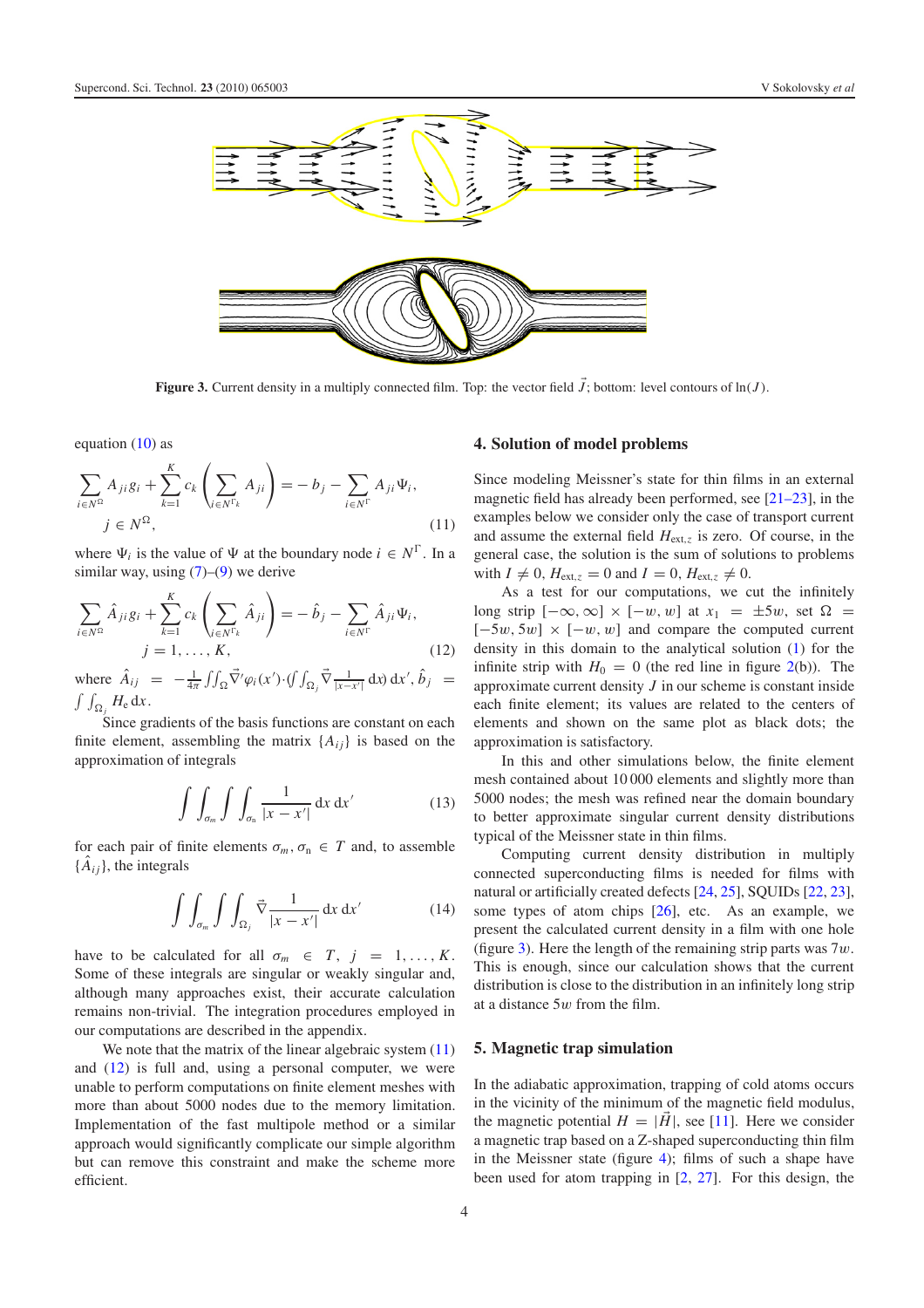<span id="page-5-0"></span>

Figure 4. Magnetic trap for cold atoms (a sketch). The gray region is the area of numerical simulation. Each side of the angle equals  $10w$ . The atom cloud is shown as the blue domain.

minimum of the magnetic field modulus,  $H = 0$ , at a chosen trap height  $z = z_t$ , is achieved by applying an external bias field  $H<sub>b1</sub>$  parallel to the  $x<sub>1</sub>$  axis. This field is directed opposite to the current-induced field and cancels it at the chosen height. The zero value of *H* anywhere in the trap is, however, undesirable because of the Majorana instability. Hence, a small bias field  $H<sub>b2</sub>$ , parallel to the  $x<sub>2</sub>$  axis, is additionally applied [\[10,](#page-6-2) [11\]](#page-7-0). The influence of the parallel-to-film bias fields on the sheet current can be neglected and, since  $H_{ext,z} = 0$ , the current distribution remains determined by the transport current alone.

Typically, the strips A and D in experiments are at least  $100w$  long and part C is about  $40w$  or longer [\[10,](#page-6-2) [11\]](#page-7-0). At a distance of several strip widths from the film corners the current density is well described by the analytical solution for an infinite strip and, due to problem symmetry, it is sufficient to find the current density near one of the two strip corners. In our simulations the computational domain  $\Omega$  (shown as the gray region in figure [4\)](#page-5-0) contained  $10w$ -long parts of strips A and C near corner 1. It has been found that 'rounding' the film corner (see figure [5\)](#page-5-1) weakens the singularity of the current density and is, therefore, desirable. Computed current density (figure [5\)](#page-5-1) is the strongest near the inner side of the angle, becomes much smaller near its outer side and converges to the analytical solution  $[16, 17]$  $[16, 17]$  $[16, 17]$  as the distance from the corner increases.

Substituting  $\vec{J} = \vec{\nabla} \times g$  into the Biot–Savart law, we find the induced magnetic field at a point  $r = (x, z)$ :

$$
\vec{H}_i(r) = \frac{1}{4\pi} \int \int_{\Omega} \{ [-\partial_{x'_1} g(x')z, -\partial_{x'_2} g(x')z, \ \{\partial_{x'_1} g(x')(x_1 - x'_1) + \partial_{x'_2} g(x')(x_2 - x'_2)\}]\} \{ |r - r'|^3 \}^{-1} dx',
$$

where  $r' = (x', 0)$ . For our piecewise linear approximation of the stream function *g*, this field calculation boils down to computing the integrals of functions  $1/|r-r'|^3$ ,  $(x_1 - x'_1)/|r - r'|^3$  $r'|^3$  and  $(x_2 - x'_2)/|r - r'|^3$  over each finite element (see the appendix).

The ability of a magnetic trap to hold cold atoms depends mainly on the atom temperature and the trap depth, i.e. the depth of the magnetic potential well (see [\[10,](#page-6-2) [11\]](#page-7-0)). Three level surfaces of the potential,  $H - H_{b2}$ , built for the calculated induced magnetic field, are shown in figure [6](#page-6-4) (the bias field  $H_{b1}$  is such that the trap axis is at the height w above the film). As an example, let us consider a micro-chip based on a thin niobium strip of width  $2w = 10 \mu m$  (see [\[6\]](#page-6-5)). The applied transport current, 20 mA, is much less than the critical value, about 0.45 A at 4.2 K (this guarantees the Meissner state of the strip). The isopotential surfaces presented in figure [6](#page-6-4) correspond then to the potential values of 0.76 G (green), 1.16 G (red) and 1.56 G (yellow). Such potentials are sufficient to hold  ${}^{87}Rb$  atoms up to the atom temperatures of about 13, 19 and 25  $\mu$ K, respectively (the atom temperature of 1  $\mu$ K requires a potential well depth of 0.06 G for reliable trapping [\[6\]](#page-6-5)). Since typical atom temperatures in experiments are several micro-kelvins [\[6,](#page-6-5) [10,](#page-6-2) [11\]](#page-7-0), our simulation confirms the ability of atom chips, based on thin Z-shaped superconducting films in the Meissner state, to trap cold atoms of a sufficiently wide temperature range.

<span id="page-5-1"></span>

Figure 5. Sheet current density in the corner of a Z-shaped superconducting film of an atom chip. Left—the vector field  $\vec{J}$  (the yellow line is the boundary  $\Gamma$ ); right—the contour plot of  $\ln(J)$ .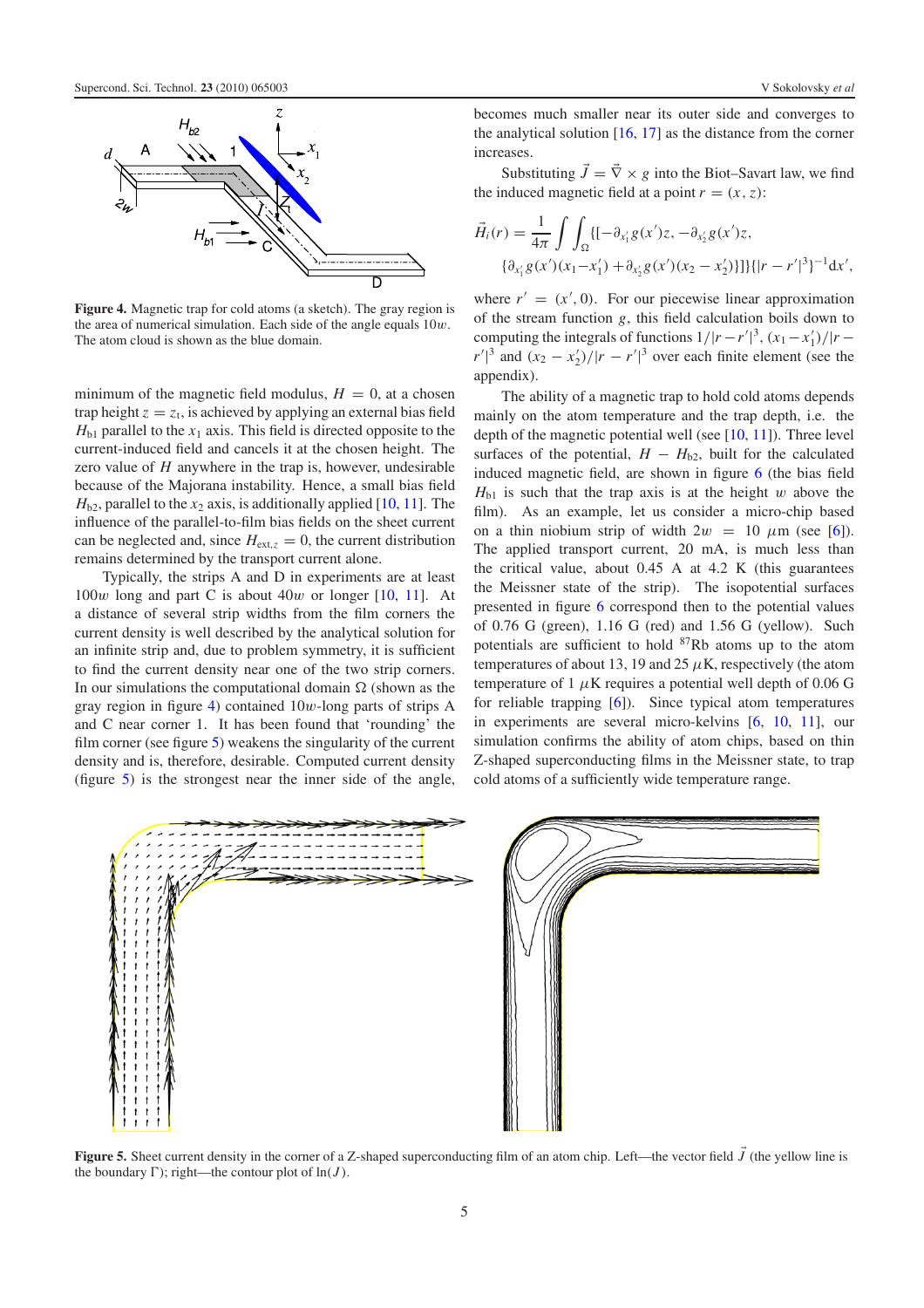<span id="page-6-4"></span>

**Figure 6.** Numerical simulation of magnetic trap (a part of the trap near the film corner is shown). For the chosen bias field  $H_{b1} = 0.11I/w$ the trap axis is at the height  $z_1 \approx w$  above the film; at this axis  $H = H_{b2} = 0.01$ *I*/w. Isopotential surfaces of the trapping potential,  $H - H_{b2}$ , are shown for the following values: 0.015 (inner, green), 0.023 (intermediate, red) and 0.031 (outer, yellow) in *I*/w units.

#### 6. Conclusion

A numerical method for computing the Meissner current density distribution in a thin superconducting film of arbitrary shape has been presented. Unlike the previous schemes, this method is applicable to problems with transport current. Simulation results were presented for simply and multiply connected superconducting films; we also modeled a 3D magnetic trap for cold atoms. The method can be easily adapted to the Meissner–London model, appropriate if the film thickness is of the order of or less than the London penetration depth.

## Acknowledgments

VD and VS acknowledge the support of the German-Israeli Foundation for Scientific Research (GIF). The authors appreciate discussions with R Folman.

### Appendix. Calculation of integrals

Accuracy of the numerical solution strongly depends on the treatment of a variety of singular and weakly singular integrals arising in our scheme; here we briefly describe the algorithms employed. The one-dimensional integrals [\(2\)](#page-2-2) were regularized as

$$
H_{\text{ei},z}(\zeta,\,\eta) = \frac{1}{4\pi} \int_{-\omega}^{\omega} \frac{\text{sgn}(\zeta - \zeta') J_{\eta}^{\varepsilon}(\zeta')}{\sqrt{(\zeta - \zeta')^2 + \varepsilon^2}} \times \left[1 - \frac{\eta}{\sqrt{(\zeta - \zeta')^2 + \eta^2}}\right] \mathrm{d}\zeta',
$$

where  $J_{\eta}^{\varepsilon}(\zeta) = (I/\pi d - 2\zeta H_0)/\sqrt{w^2 - \zeta^2 + \varepsilon^2}$  and computed (for  $\varepsilon = 10^{-7}w$ ) with a given accuracy by means of a standard Matlab adaptive quadrature *quad*.

The double-surface integrals [\(13\)](#page-4-5) are most singular for coinciding triangles of integration, i.e. if  $m = n$ . In this case an exact analytical expression for [\(13\)](#page-4-5) is known [\[28\]](#page-7-14). The integrals remain singular if the triangles have a common edge or node; these integrals are called weakly singular if the triangles are separated but close. In these cases we used an analytical expression [\[29\]](#page-7-15) for the inner integral (over  $\sigma_n$ ). The resulting nonsingular function was then integrated numerically over the second element,  $\sigma_m$ , using the seven-point Gauss formula for triangles. Finally, for distantly separated elements the integrals were approximated as  $|\sigma_n||\sigma_m|/r_{mn}$ , where  $r_{mn}$  is the distance between the element centers.

In the double-surface integrals [\(14\)](#page-4-6) the singularity is stronger but element  $\sigma_m$  can be at most adjacent to the domain  $\Omega_i$ . As a result of triangulation, the domain is approximated by a polygon and we performed integration over it analytically, using the method [\[30,](#page-7-16) [31\]](#page-7-17) applicable for arbitrary polygons. Numerical integration of the resulting nonsingular function over  $\sigma_m$  was also based on the seven-point Gauss formula.

The integrals of functions  $1/|r - r'|^3$  and  $(x - x')/|r - r'|^2$  $r'$ <sup>3</sup>, needed to compute the magnetic field in section [5,](#page-4-1) are nonsingular  $(z > 0)$ . Most of these integrals are easily approximated using the same Gauss formula for triangles. However, for small values of *z* the integrals over finite elements close to the observation point *r* become weakly singular and the analytical integration formulae  $[30, 31]$  $[30, 31]$  $[30, 31]$  are then preferable.

# <span id="page-6-1"></span><span id="page-6-0"></span>References

- [1] ter Brake H J M *et al* 2006 SCENET roadmap for superconductor digital electronics *Physica* C 439 [1–41](http://dx.doi.org/10.1016/j.physc.2005.10.017)
- <span id="page-6-3"></span>[2] Nirrengarten T *et al* 2006 Realization of a superconducting atom chip *Phys. Rev. Lett.* 97 [200405](http://dx.doi.org/10.1103/PhysRevLett.97.200405)
- <span id="page-6-5"></span>[3] Hufnagel C, Mukai T and Shimizu F 2009 Stability of a superconductive atom chip with persistent current *Phys. Rev.* A 79 [053641](http://dx.doi.org/10.1103/PhysRevA.79.053641)
- [4] Muller T *et al* 2009 Trapping of ultra-cold atoms with the magnetic field of vortices in a thin film superconducting micro-structure arXiv[:0910.2332](http://arxiv.org/abs/0910.2332) [physics.atom-ph]
- [5] Nogues G *et al* 2009 Effect of vortices on the spin-flip lifetime of atoms in superconducting atom-chips *EPL* 87 [13002](http://dx.doi.org/10.1209/0295-5075/87/13002)
- [6] Dikovsky V, Sokolovsky V, Zhang B, Henkel C and Folman R 2009 Superconducting atom chips: advantages and challenges *Eur. Phys. J.* D 51 [247–59](http://dx.doi.org/10.1140/epjd/e2008-00261-5)
- <span id="page-6-2"></span>[7] Cano D *et al* 2008 Impact of the Meissner effect on magnetic microtraps for neutral atoms near superconducting thin films *Phys. Rev.* A 77 [063408](http://dx.doi.org/10.1103/PhysRevA.77.063408)
- [8] Cano D *et al* 2008 Meissner effect in superconducting microtraps *Phys. Rev. Lett.* 101 [183006](http://dx.doi.org/10.1103/PhysRevLett.101.183006)
- [9] Emmert A *et al* 2009 Microtraps for neutral atoms using superconducting structures in the critical state *Phys. Rev.* A 80 [061604](http://dx.doi.org/10.1103/PhysRevA.80.061604)
- [10] Fortagh J and Zimmermann C 2007 Magnetic microtraps for ultracold atoms *Rev. Mod. Phys.* 79 [235–89](http://dx.doi.org/10.1103/RevModPhys.79.235)